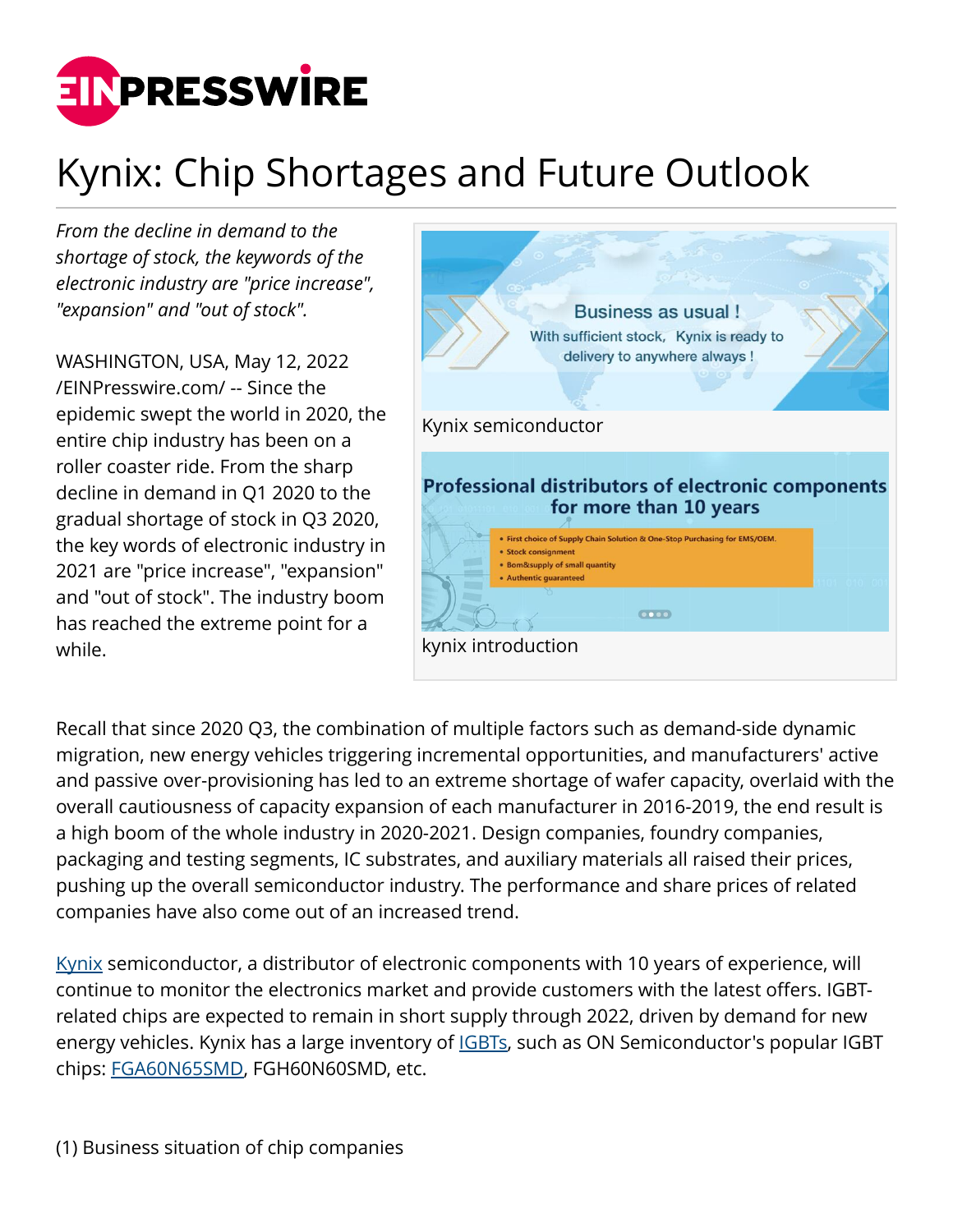Under the extreme shortage of chips, the performance of related chain companies has continued to reach new highs, becoming an important fulcrum for the overall industry boom. The global distribution of foundry companies (revenue dimension) is 63.5% in Taiwan, with TSMC contributing the majority of the total, and VIS and PSMC also performing.

South Korea's foundry capacity is mainly provided by Samsung, while Eastern Hi-Tech also has a small amount of capacity.

Mainland China's foundry capacity mainly comes from SMIC and Hua Hong and is actively expanding its capacity, while North American companies mainly come from GF and Intel (which are gradually getting involved in the foundry field).

From the overall distribution, the trend of Taiwan, China and Korea is more obvious. Different regions have their own representative enterprises and process characteristics, forming a different combination of capabilities. But no matter how to divide, TSMC's position as the absolute leader in the foundry field is unshakable, and there is no sign of being challenged in the coming years.

(2) Chip companies to deal with the lack of chip initiatives

At the same time, the industry boom has also given rise to the expansion plans of all wafer manufacturing companies, whether it is IDM (Integrated Device Manufacture, integrating chip design, manufacturing, packaging, testing and sales and other aspects of the industrial chain in one) or Foundry. TSMC, for example, has a remarkable growth rate of \$18.1 billion, \$30 billion, and \$43 billion in capital expenditures from 2020-2022.

In addition to TSMC, other foundries and IDM companies have similar capex expansion plans, a significant portion of which will fall on capacity enhancements. The aggressive capacity expansion plans initiated by these companies have yielded some results, and the corresponding data has some lag considering the speed of capacity release. However, due to the judgment of future uncertainty, the overall 12-inch capacity expansion on the more aggressive, 8-inch relatively less investment.

SEMI data show that global semiconductor manufacturers will start building 19 new highcapacity fabs by the end of 2021, and in 2022 to start construction of 10 more, including communications, computing, healthcare, online services and automotive areas. China and Taiwan will lead the way in new fab construction, with eight each, followed by the Americas with six, Europe/Middle East with three, and Japan and South Korea with two each.

Among them, the production of 12-inch (300 mm) wafer fabs accounted for 15, another seven fabs will begin construction, the remaining seven planned to be built in two years will be 4-inch (100 mm), 6-inch (150 mm), and 8-inch (200 mm) wafer fabs. These 29 fabs can produce up to 2.6